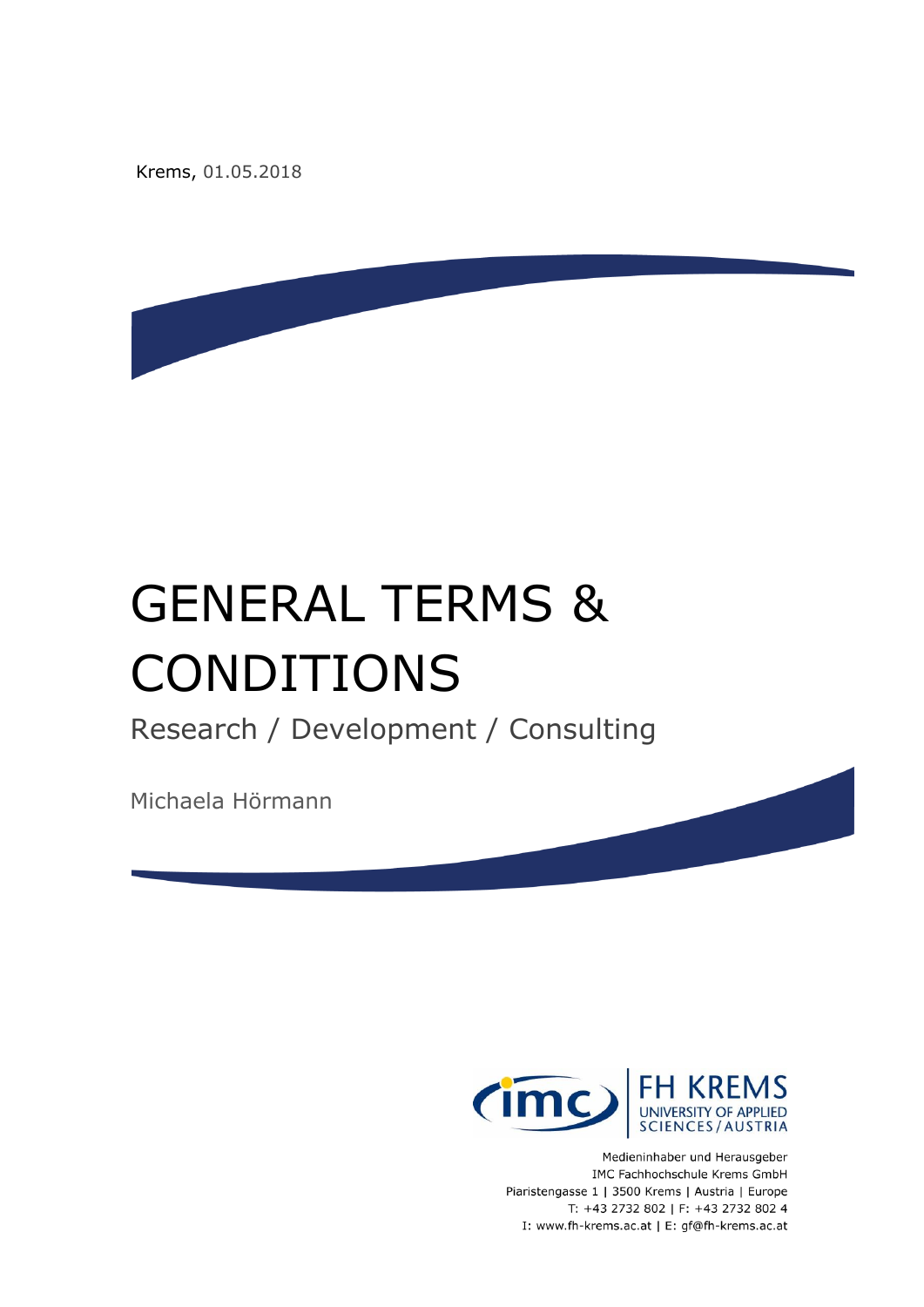

# **1. General information / scope**

- 1.1 All legal transactions between the sponsor and IMC Fachhochschule Krems GmbH (hereinafter: IMC FH Krems) are exclusively governed by the following General Terms & Conditions R&D. The version applicable at the respective time of contract conclusion (time of acceptance of the offer by the sponsor) shall apply.
- 1.2 These General Terms & Conditions R&D shall also apply to all amendments/supplements to the contract, accordingly also if no explicit reference is made thereto.
- 1.3 Any conflicting general terms & conditions of the sponsor shall not apply, unless they are explicitly accepted by IMC FH Krems in writing.
- 1.4 In the event that individual provisions of these General Terms & Conditions R&D are and/or become invalid, this shall not affect the validity of the remaining provisions and the contracts concluded on the basis of the same. The invalid provision shall be replaced by a valid provision best possibly approximating its meaning and economic purpose.

## **2. Scope of project contract / representation**

- 2.1 IMC FH Krems is entitled to have the tasks incumbent upon it carried out by third parties in part or in full. Payment of the third party shall exclusively be effected by IMC FH Krems itself. No direct contractual relationship of any kind whatsoever shall be established between the third party and the sponsor.
- 2.2 During the term of this contractual relationship, the sponsor undertakes to desist from entering any business relationship with persons or companies whose services IMC FH Krems uses to perform its contractual obligations. In particular, the sponsor shall not commission said persons and companies to perform the same or any similar research and/or consultancy services as are offered by IMC FH Krems itself.

## **3. Obligations of the sponsor**

The sponsor will submit to IMC FH Krems all documents required for the performance and execution of the research or consultancy contract in time and will immediately inform it about all events and circumstances that are of importance for the execution of the research or consultancy contract.

#### **4. Ensuring independence**

- 4.1 The contracting parties commit themselves to a spirit of mutual loyalty.
- 4.2 The contracting parties mutually agree to take all precautions to ensure the independence of the third parties commissioned and of the employees of IMC FH Krems. This shall apply in particular to entering any competing contractual relationships that may result in conflicts of interest.
- 4.3 In rendering the agreed service, IMC FH Krems shall not be subject to any instructions, it shall act at its own discretion and under its own responsibility. It shall neither be bound to any definite place of work nor to any specified working hours.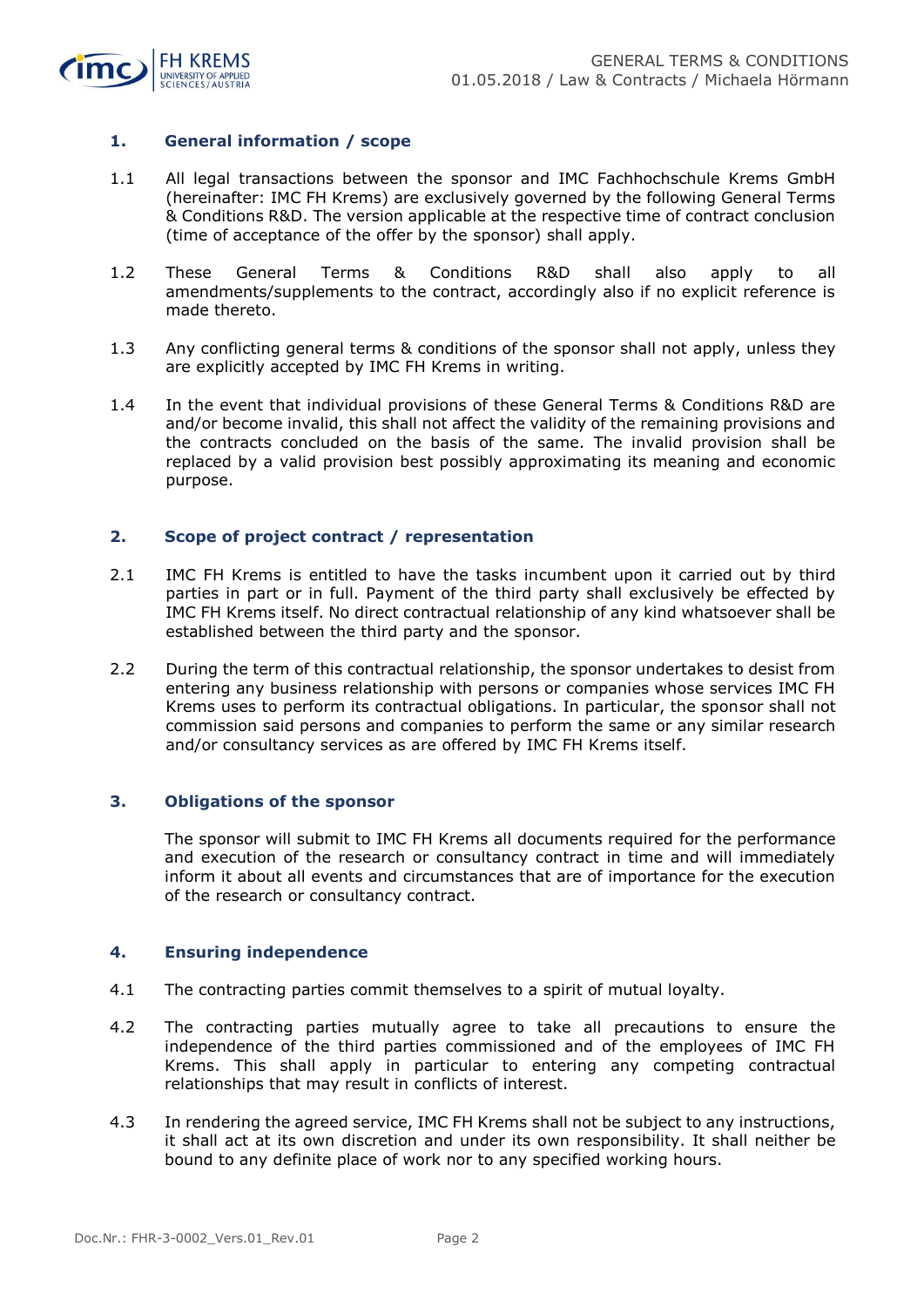

#### **5. Protection of intellectual property**

The copyrights to the works created by IMC FH Krems and its employees and the third parties commissioned by it (in particular quotations, reports, analyses, expert opinions, organisational schedules, programmes, specifications, drafts, calculations, drawings, data storage media etc.) shall remain with IMC FH Krems. By paying the fee, the sponsor shall acquire the right of use (including reproduction and distribution) for the agreed purpose and within the agreed scope of use.

#### **6. Publications**

- 6.1 IMC FH Krems and the persons acting for it shall be entitled, without restriction even after complete performance of the contractual service, to present, publish and release within the corresponding scientific setting (including lectures) all data and results obtained by scientific methods, and to post a description of the research and/or consultancy contract on its website.
- 6.2 Publications effected by IMC FH Krems in external media shall be agreed with the sponsor in advance.
- 6.3 The sponsor explicitly agrees for its name to be stated as a reference of IMC FH Krems. This consent to be named as a reference may be revoked in writing at any time.

## **7. Warranty**

- 7.1 Regardless of any fault, IMC FH Krems shall be entitled and obliged to rectify any subsequently revealed incorrectness and defects of its service. IMC FH Krems shall immediately inform the sponsor accordingly.
- 7.2 The sponsor's relevant claim shall lapse six months after the respective service was rendered.

#### **8. Liability / damages**

- 8.1 IMC FH Krems shall only be liable towards the sponsor for damages in case of intent or gross negligence. By analogy, this shall also apply to loss or damage caused by third parties called in by the contractor.
- 8.2 The sponsor shall provide evidence in each case that the loss/damage is due to a fault on the part of IMC FH Krems.

#### **9. Confidentiality / data privacy**

- 9.1 IMC FH Krems undertakes to observe strict secrecy about all business matters it comes to know about, in particular trade and business secrets as well as any information it receives about the type, scope of business and practical activity of the sponsor. Publications under item 6.1 shall be exempt from this provision.
- 9.2 IMC FH Krems shall be released from professional secrecy towards any assistants and agents whose services it uses to perform the contract. However, it shall impose professional secrecy upon them in full.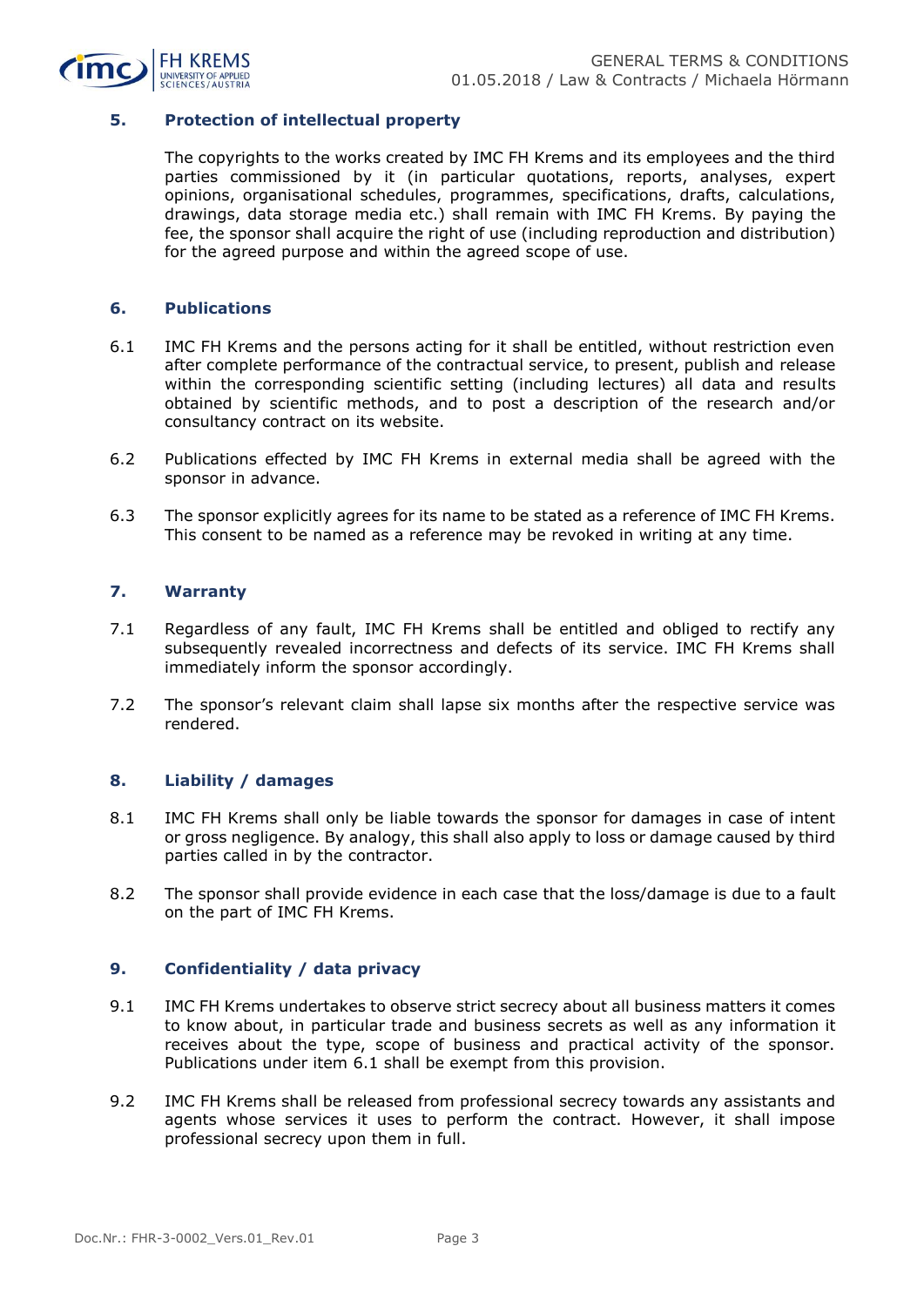

- 9.3 Professional secrecy shall extend without restrictions beyond the end of this contractual relationship. Exceptions shall exist in case of statutory duties to testify or duties of disclosure.
- 9.4 IMC FH Krems shall be entitled to electronically process any data entrusted to it within the scope of the purpose of the contractual relationship. The sponsor shall warrant towards IMC FH Krems that all measures required in this respect, in particular those mentioned in the General data protection Regulation (GDPR), such as possible necessary declarations of consent by the parties concerned, have been taken. Please find further information concerning the compliance with data protection regulations in our **[Data Protection Declaration](https://www.fh-krems.ac.at/fileadmin/downloads/plugin-data-protection.pdf)** on our Website [https://www.fh](https://www.fh-krems.ac.at/en/imprint/)[krems.ac.at/en/imprint/.](https://www.fh-krems.ac.at/en/imprint/)

#### **10. Fee**

- 10.1 Upon the agreed service having been provided in full (subject to any interim billings according to the quotation as agreed), IMC FH Krems shall receive the fee agreed between IMC FH Krems and the sponsor.
- 10.2 IMC FH Krems shall issue an invoice meeting all statutory criteria and granting a right to deduct input tax.
- 10.3 If performance of the agreed service does not take place for reasons within the sphere of the sponsor or due to justified premature termination of the contractual relationship by IMC FH Krems, the latter shall retain the claim for pro-rata payment of the fee.
- 10.4 In the event of non-payment of agreed interim billings, IMC FH Krems shall be released from its obligation to provide further services. The assertion of any further claims resulting from such failure to pay shall remain unaffected.

#### **11. Electronic invoicing**

IMC FH Krems shall be entitled to transmit invoices to the sponsor also in electronic form. The sponsor explicitly consents to being sent invoices in electronic form by IMC FH Krems.

#### **12. Duration of the contractual relationship**

- 12.1 Basically, the contractual relationship shall end upon completion of the project agreed between the contracting parties.
- 12.2 Nevertheless the contractual relationship may be cancelled for serious reasons by both parties at any time, without any period of notice. In particular, the following shall be considered serious grounds:
	- a) if one of the contracting parties violates essential contractual obligations or
	- b) if reasonable concerns regarding the creditworthiness of any of the contracting parties exist, and if upon the request of IMC FH Krems, said contracting party neither effects advance payments nor provides any suitable security before performance by IMC FH Krems, and if the financial situation was not known to IMC FH Krems at the time of conclusion of the contract.